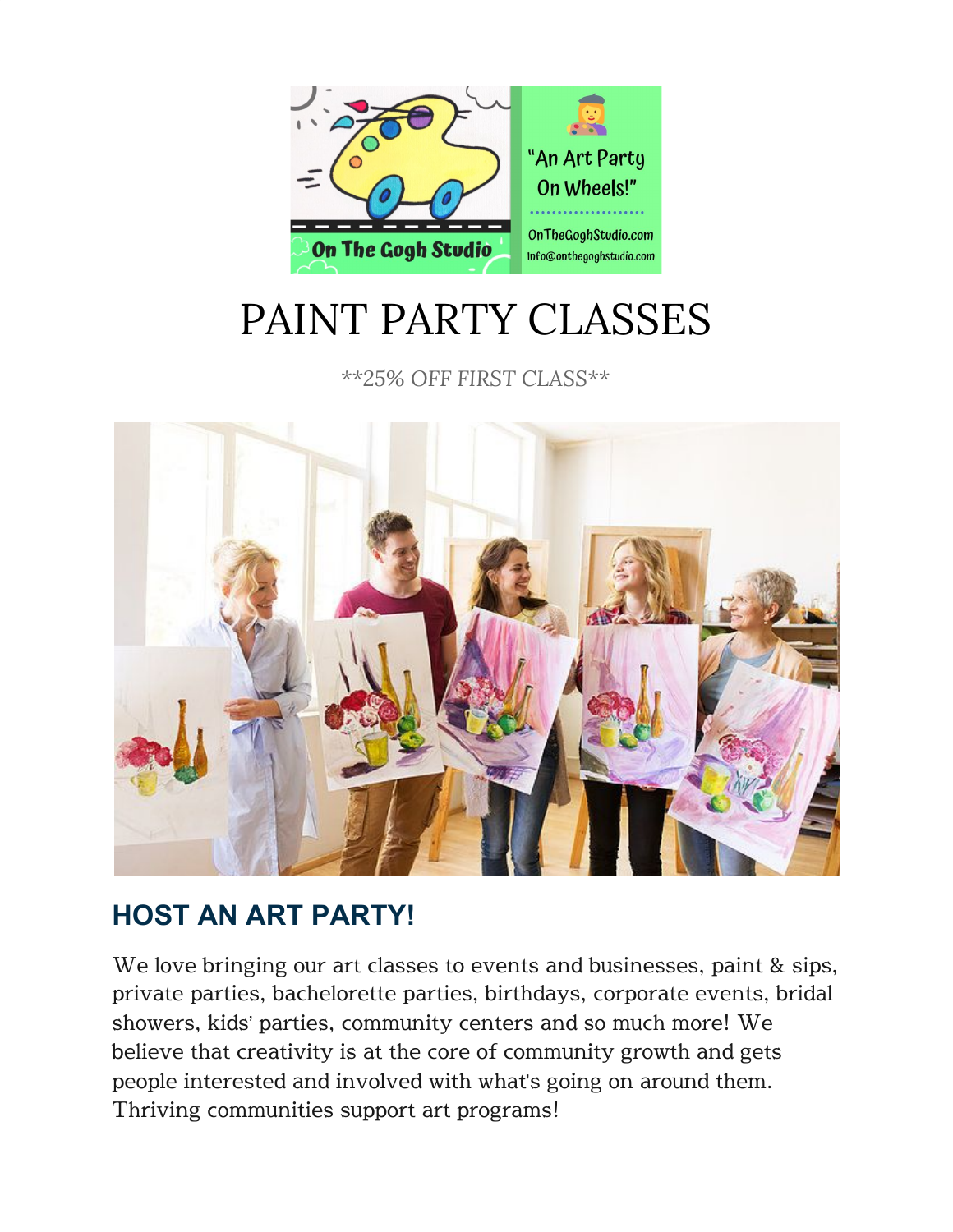

### **PARTNER WITH US!**

By becoming an 'On The Gogh' partner, your business will enjoy great program discounts or an agreed upon percentage from our classes. We help in promoting and supply all of the materials needed for each project, including a real local artist, aprons, easels, setup & cleanup. Fun for every skill level & event!

Private Parties n Community Centers a Restaurants & Pubs n Coffee Shops a Festivals n Churches a Birthday Parties a Neighborhood Clubs a Work Parties & Corporate Events a And just about anywhere else that needs fun!

We offer a wide range of customizable parties for every event!

**-100's of easy to follow Paint Party Step-by-Step Lessons -Date Night & Girls Nights -Clay Bead Making -Clay Pots & Sculptures -Collages -Bachelorette Party Themes -Baby Shower Themes -Welcome Signs & Home Decor -Wine Glass Decorating -Recycled Treasures -And More!**